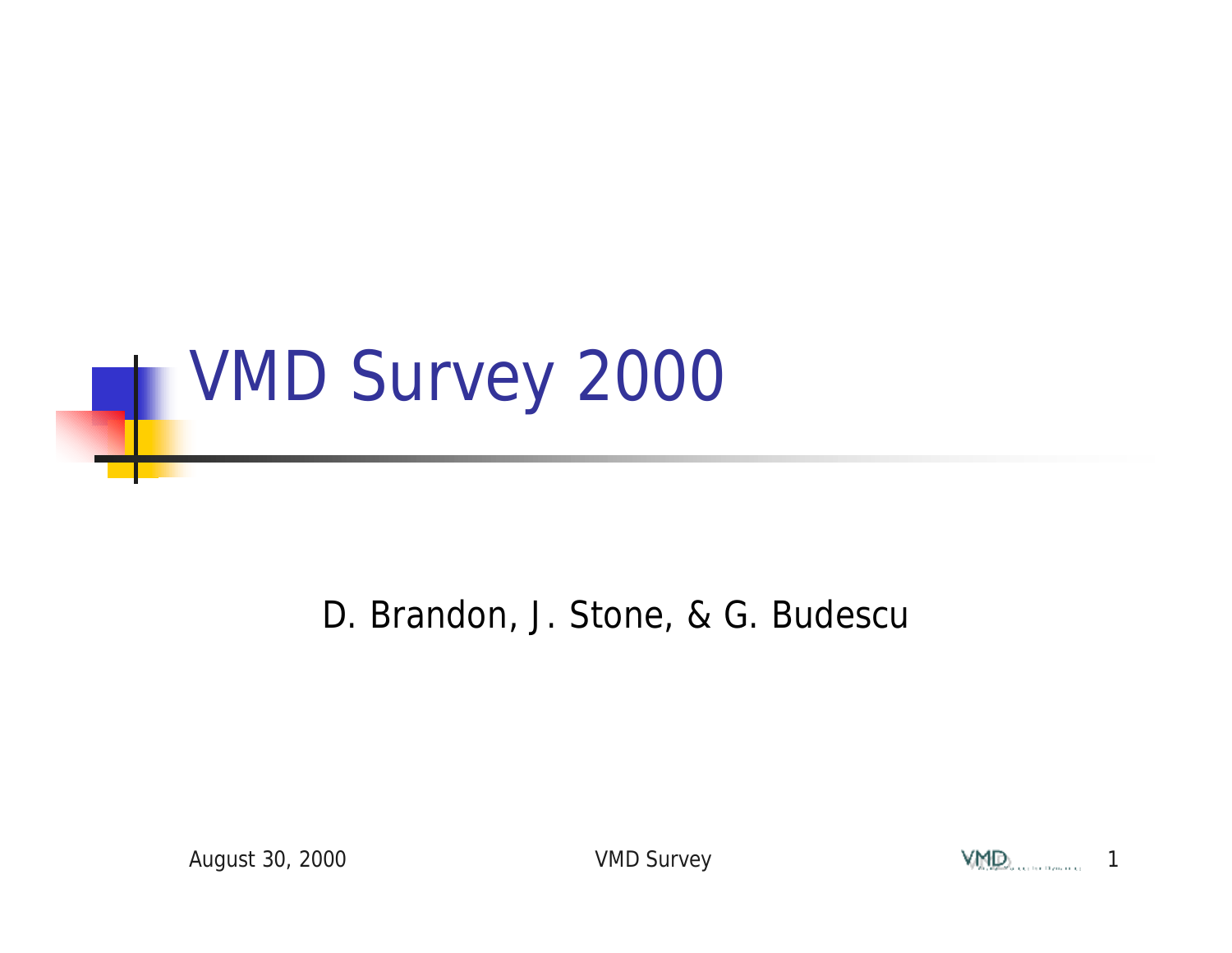#### **Contents**

- 1. VMD Questionnaire
- 2. Response Rates
- 3. User Profile
- 4. Rating Distribution of Satisfaction
- 5. Rating Distribution of Existing Items\*
- 6. Rating Distribution of Planned Items\*
- 7. Satisfaction by Affiliation
- 8. Existing Items by Affiliation
- 9. Planned Items by Affiliation
- 10. Satisfaction by Funding Source
- 11. Existing Items by Funding Source
- 12. Planned Items by Funding Source
- 13. Correlations of Existing Items with Satisfaction
- 14. Summary of Findings
- 

15. Appendix **A** Appendix **a** a set of the set of the set of the set of the set of the set of the set of the set of the set of the set of the set of the set of the set of the set of the set of the set of the set of the set \*Planned items: Items related to VMD planned features.

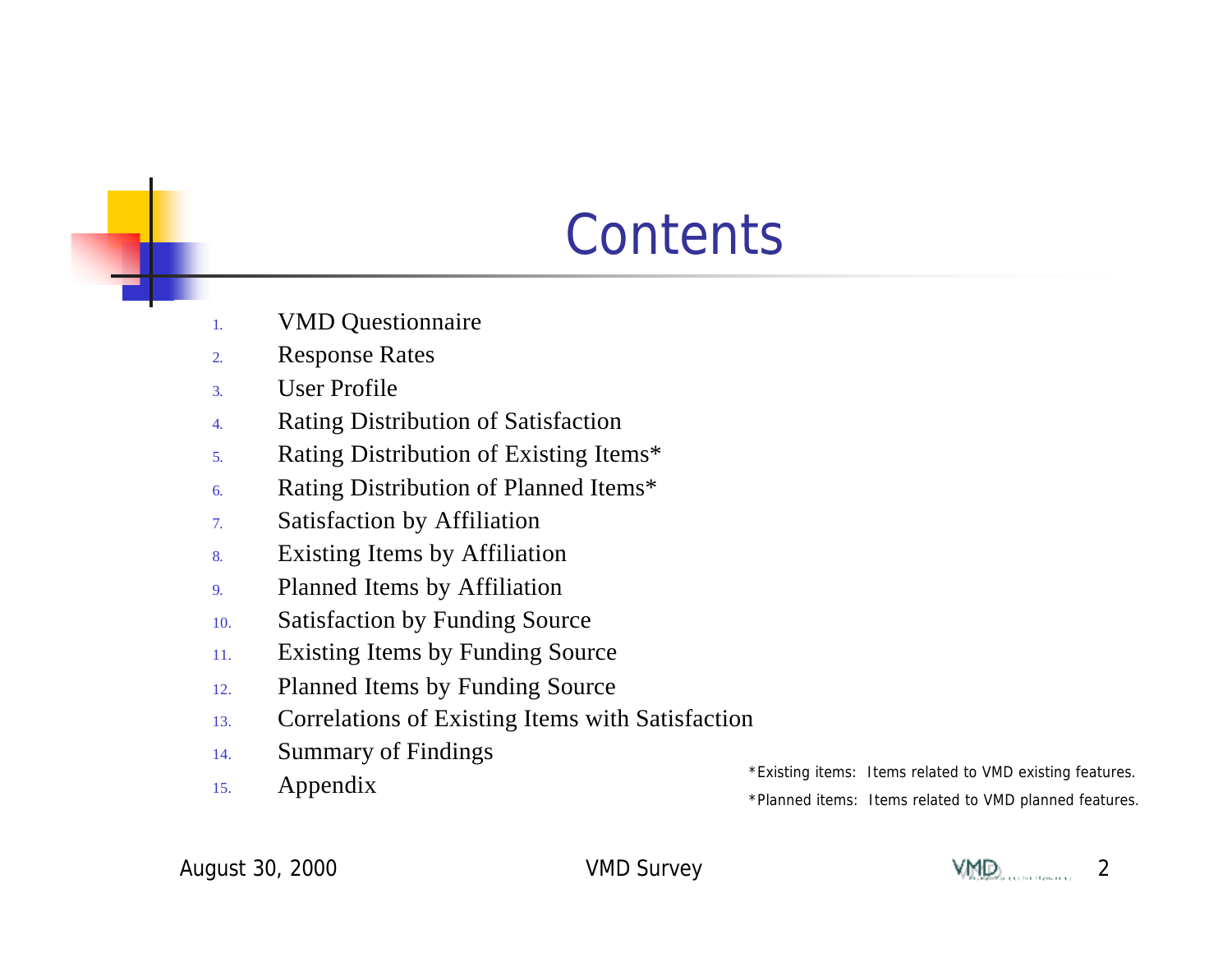# VMD Questionnaire

■ The VMD Questionnaire is at:

http://www.ks.uiuc.edu/Research/vmd/survey/survey2000.html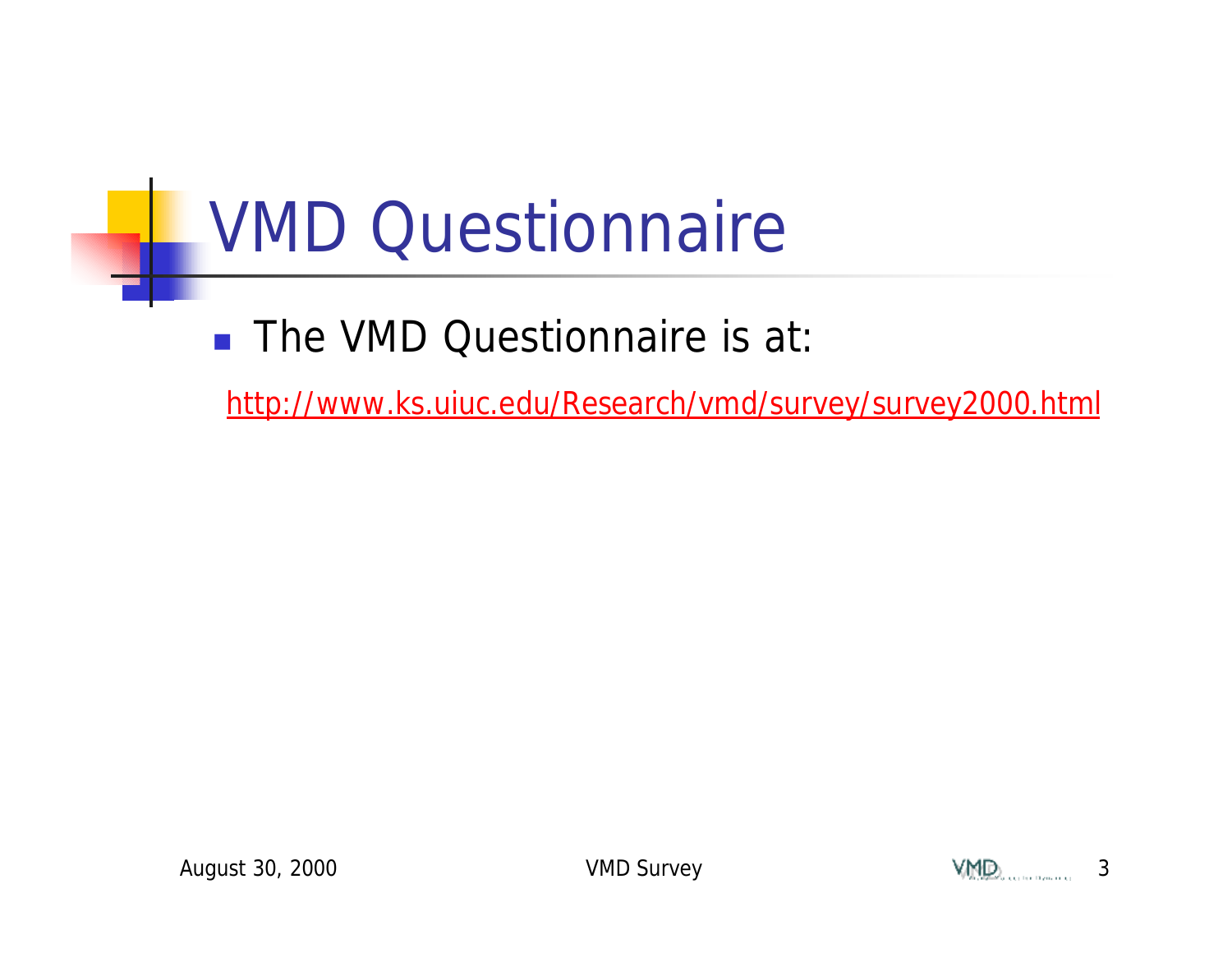#### Response Rates

VMD 2000 survey was announced on May 12, 2000 to 3026 registered users of VMD 1.4. For convenience reasons the survey was mailed only to individuals who registered since January 7, 2000 and were included in our newly established database. Two reminders were sent to users on May 25 and June 6, leading to a 29.2% total response (884 responses).

| Date survey notice sent                          | May $12$ | May $25$ | June 6 | Total |
|--------------------------------------------------|----------|----------|--------|-------|
| Number of persons<br>receiving notice by date    | 3026     | 2793     | 2401   | 3026  |
| Responses up to date of<br>next notice           | 291      | 422      | 171    | 884   |
| Response rate for total<br>population (all 3026) | 9.6%     | 13.9%    | 5.7%   | 29.2% |
| Cumulative response rate                         | 9.6%     | 15.1%    | 7.1%   | 29.2% |

Those responses that were considered incomplete were deleted fro m our dataset. The deletions fell into two categories: Non-responsive and duplicates. Nonresponsive records were those instances in which respondents did not answer most of the questions in the survey. Duplicates were those instances in which there was more than one response for a person, based on their e-mail address. After deletions, 805 records were used for further analyses.

| <b>Deletions</b>                                      | Non-Responsive | Duplicates | Total |
|-------------------------------------------------------|----------------|------------|-------|
|                                                       | 62             |            | 70    |
| Number of records in dataset after removing deletions | 805            |            |       |

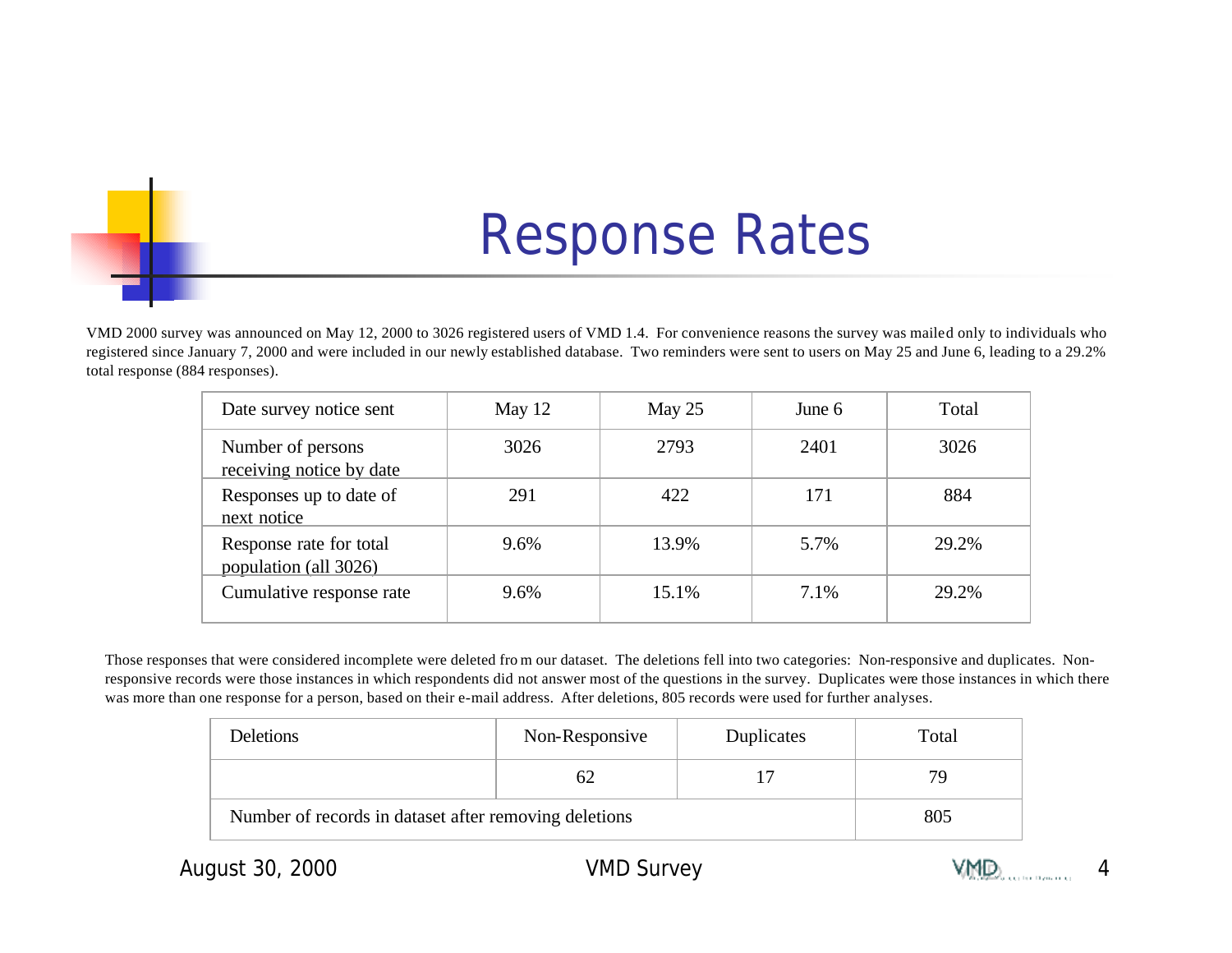#### User Profile

An overwhelming majority of VMD users are affiliated with academic institutions (81%) and use VMD for research (72%). 15% of the respondents reported to be funded by NIH. 45% of VMD users run the program on a Windows (NT/95/98/2000) machine, followed by Linux (29%) and IRIX (22%) machines. Most of our users first heard of VMD via the web (43%) or from friends (31%), and they clearly prefer to be informed of VMD news by Email (57%) or web announcements (38%). Most sites (60%) have one user, though many (40%) have more than one user. Many users believe that they could benefit from using VMD with Amber (21%), Charmm (20%), Insight (19%), X-Plor (17%) and NAMD (15%).

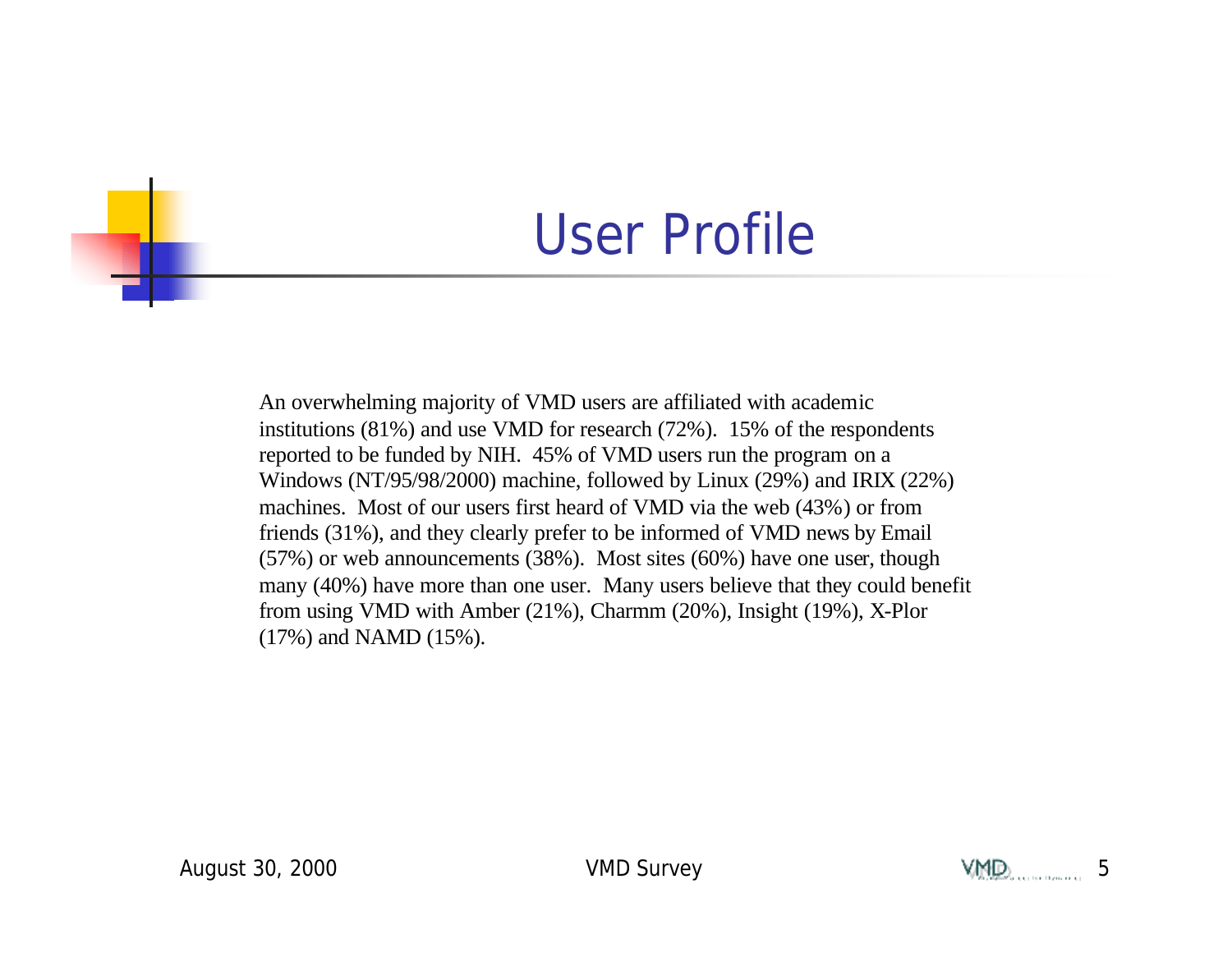### Rating Distribution of Satisfaction



#### **Mean & Std Deviation Distribution**

| <b>Question</b> |      | <b>Mean</b> Std Deviation |
|-----------------|------|---------------------------|
| Q11 - Satisfied | 3.84 |                           |

#### **Frequency Distribution**

| <b>Question Items</b> | <b>Frequency</b> |
|-----------------------|------------------|
| Strongly disagree     | 14               |
| <b>Disagree</b>       | 30               |
| <b>Unsure</b>         | 174              |
| Agree                 | 417              |
| Strongly agree        | 152              |
| Total                 | 787              |

•The mean response was 3.84 with a standard deviation of .84 on a 5-point scale (1=strongly disagree, 5=strongly agree).

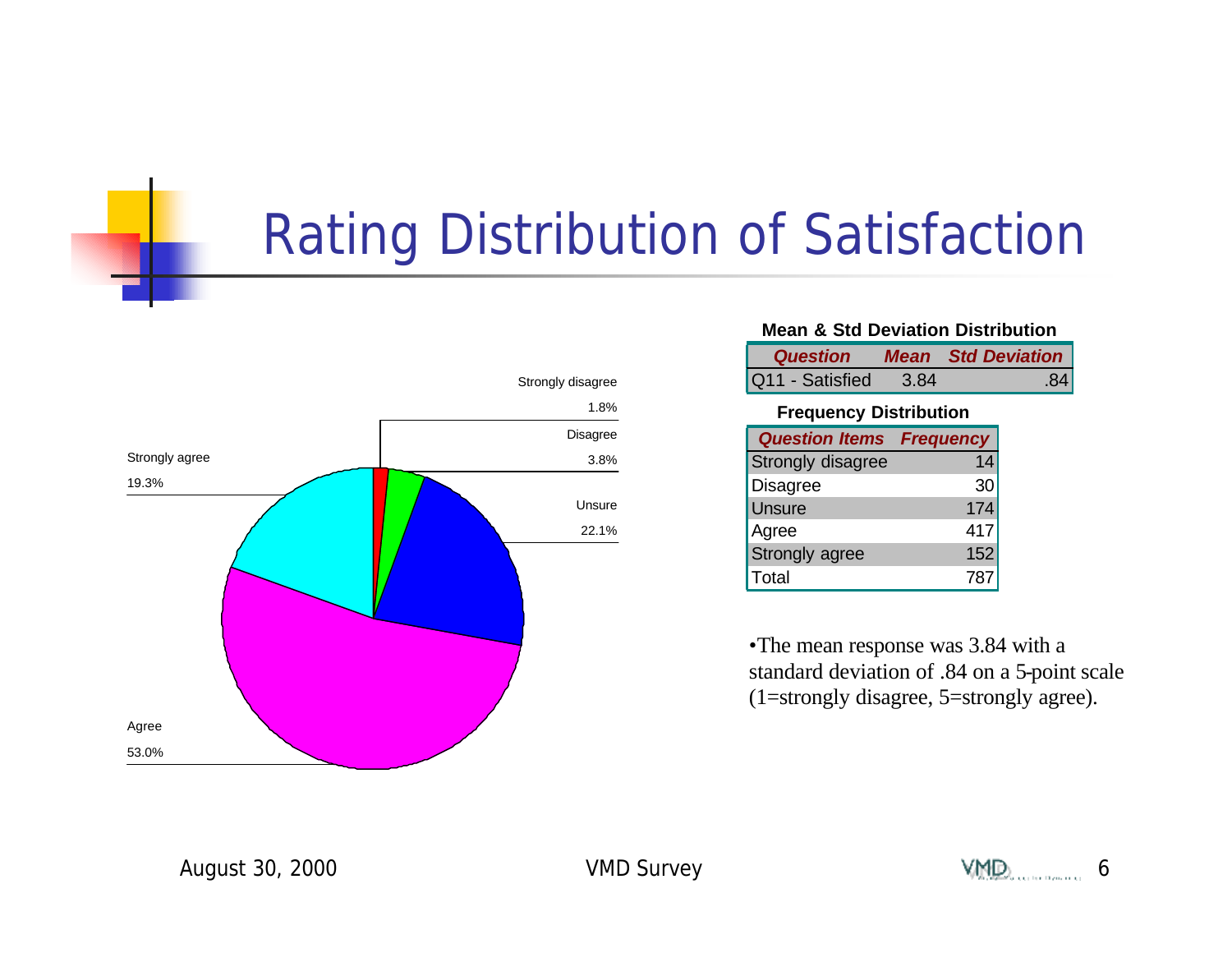### Rating Distribution of Existing Items



| <b>Means &amp; Std Deviation Distributions</b> |      |                           |  |  |
|------------------------------------------------|------|---------------------------|--|--|
| <b>Evaluation Items</b>                        |      | <b>Mean</b> Std Deviation |  |  |
| Q7b - Use Because Free                         | 4.47 | 0.89                      |  |  |
| Q9a - Well Written                             | 3.94 | 0.78                      |  |  |
| Q9e - Web Page Instructive                     | 3.77 | 0.81                      |  |  |
| Q9b - Meets My Needs                           | 3.75 | 0.89                      |  |  |
| Q7a - Use Because Meets Needs                  | 3.75 | 0.92                      |  |  |
| Q9f - Documentation Clear                      | 3.67 | 0.86                      |  |  |
| Q7d - Use Because Friendly                     | 3.56 | 0.95                      |  |  |
| Q9d - Support Meets Expectations               | 3.53 | 0.80                      |  |  |
| Q9c - Devs Respond                             | 3.48 | 0.79                      |  |  |
| Q7e - Use Because Better                       | 3.48 | 0.86                      |  |  |
| Q9g - Documents Complete                       | 3.46 | 0.83                      |  |  |
| Q9h - Email List Useful                        | 3.28 | 0.79                      |  |  |
| Q7c - Use Because Source                       | 3.16 | 1.35                      |  |  |

•Mean responses range between 3.16 to 4.47 on a 5 point scale (1=strongly disagree, 5=strongly agree).

•Standard deviations range from .89 to 1.35. The higher the std deviation, the higher the disagreement among respondents on the specific items.

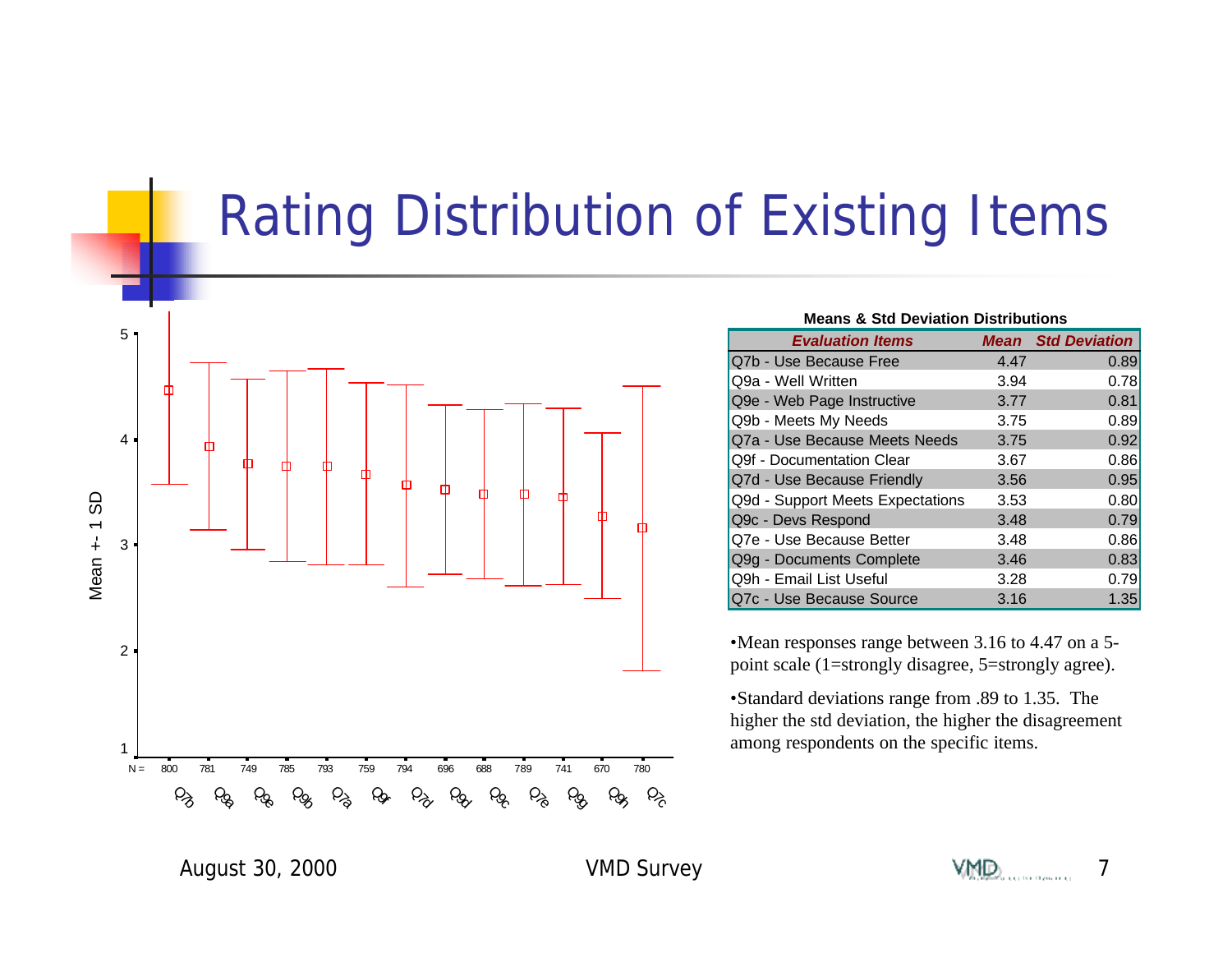#### Rating Distribution of Planned Items



#### **Means & Standard Deviations Distribution**

| <b>Question</b>           |      | <b>Mean</b> Std Deviation |
|---------------------------|------|---------------------------|
| Q8f - Need Isosurfaces    | 3.86 | 1.15                      |
| Q8d - Need Mol Selections | 3.69 | 1.11                      |
| Q8g - Need Texture Maps   | 3.65 | 1.21                      |
| Q8a - Need RunTime MD     | 3.36 | 1.35                      |
| Q8b - Need Bond Recalc    | 3.26 | 1.23                      |
| Q8e - Need Scripting      | 3.14 | 1.26                      |
| Q8c - Need Crystal        | 3.02 | 1.33                      |

•Mean responses range between 3.02 to 3.86 on a 5-point scale (1=strongly disagree, 5=strongly agree).

•Standard deviations range from 1.11 to 1.35. The higher the std deviation, the higher the disagreement among respondents on the specific item.

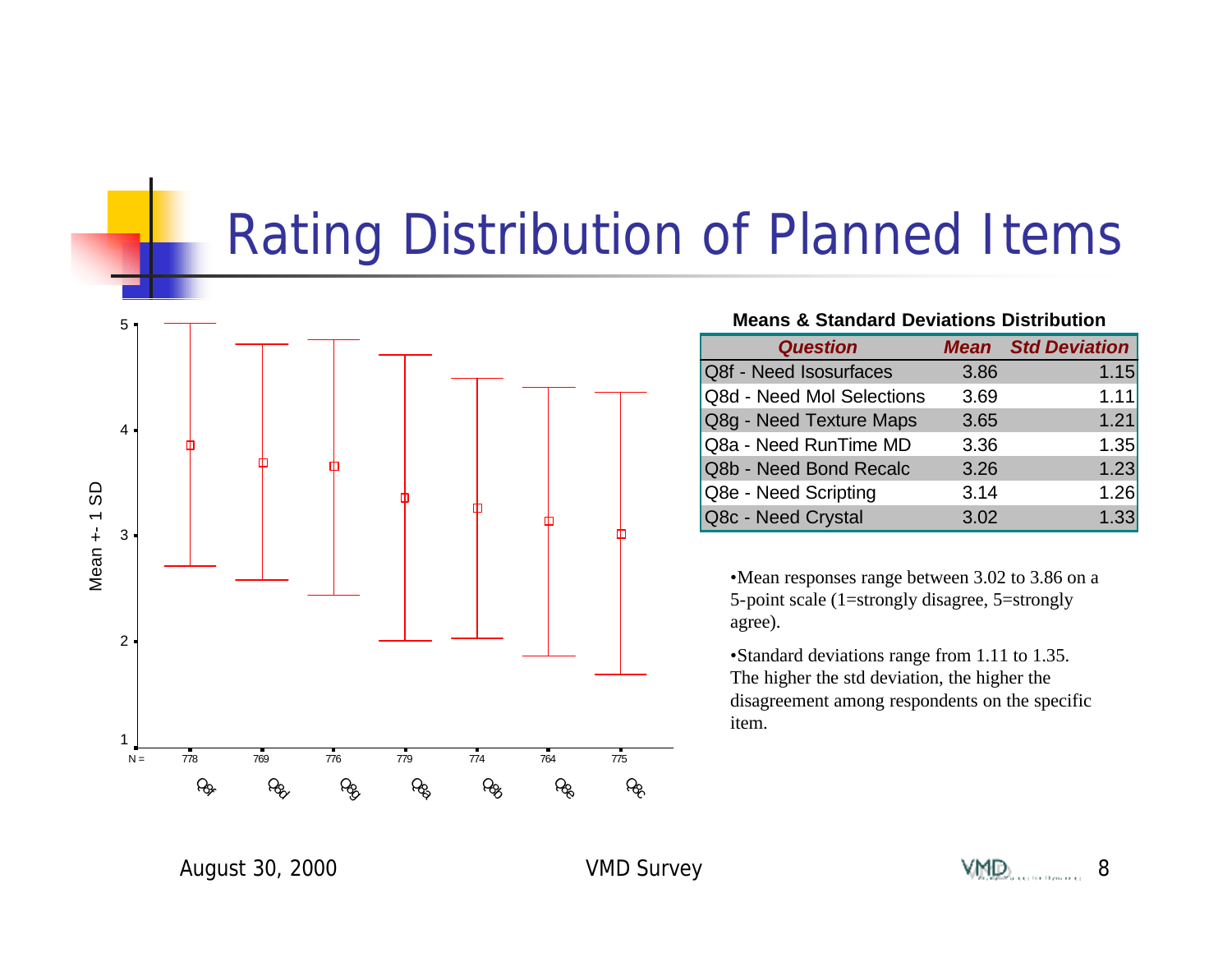### Satisfaction by Affiliation



| Q. 11 - Satisfaction |  |
|----------------------|--|
|----------------------|--|

| <b>Mean &amp; Std Deviation Distribution</b> |                    |                       |  |
|----------------------------------------------|--------------------|-----------------------|--|
|                                              | <b>Affiliation</b> |                       |  |
| Q. 11 - Satisfied                            |                    | Academic Non-Academic |  |
| Mean                                         | 3.84               | 3.83                  |  |
| <b>Std Deviation</b>                         | 82                 |                       |  |

**Frequency Distribution**

|                                         | Q. 2 - Affiliation |     |  |
|-----------------------------------------|--------------------|-----|--|
| Q. 11 - Satisfied Academic Non-Academic |                    |     |  |
| Strongly disagree                       | 10                 |     |  |
| Disagree                                | 25                 | 5   |  |
| <b>Unsure</b>                           | 139                | 34  |  |
| Agree                                   | 343                | 71  |  |
| <b>Strongly agree</b>                   | 117                | 31  |  |
| Total                                   | 634                | 145 |  |

•Academic and non-Academic users are nearly identical in their satisfaction with VMD with mean ratings of 3.84 and 3.83 respectively.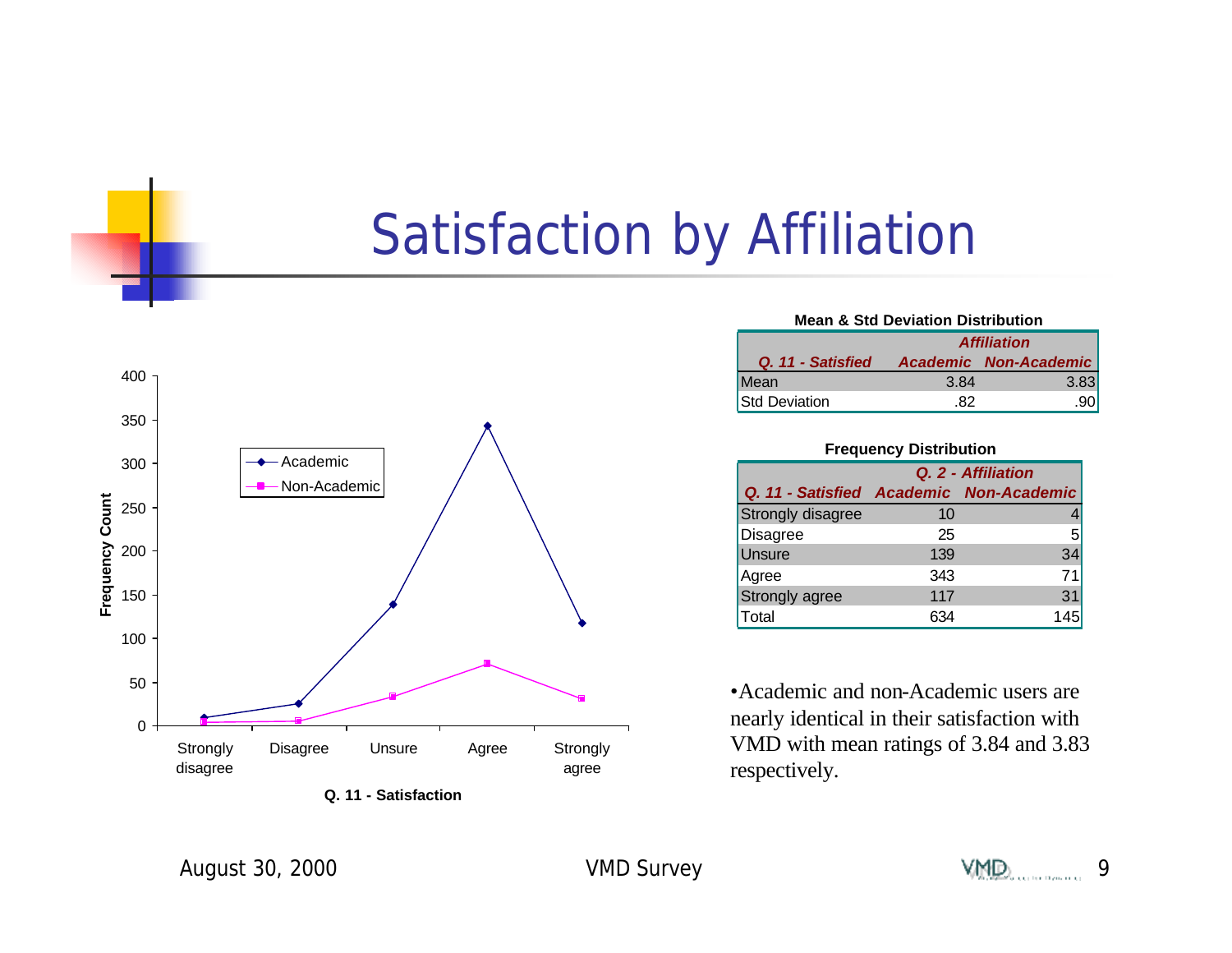### Mean Responses to Existing Items by Affiliation



•No significant difference between academic and non-academic users was found.

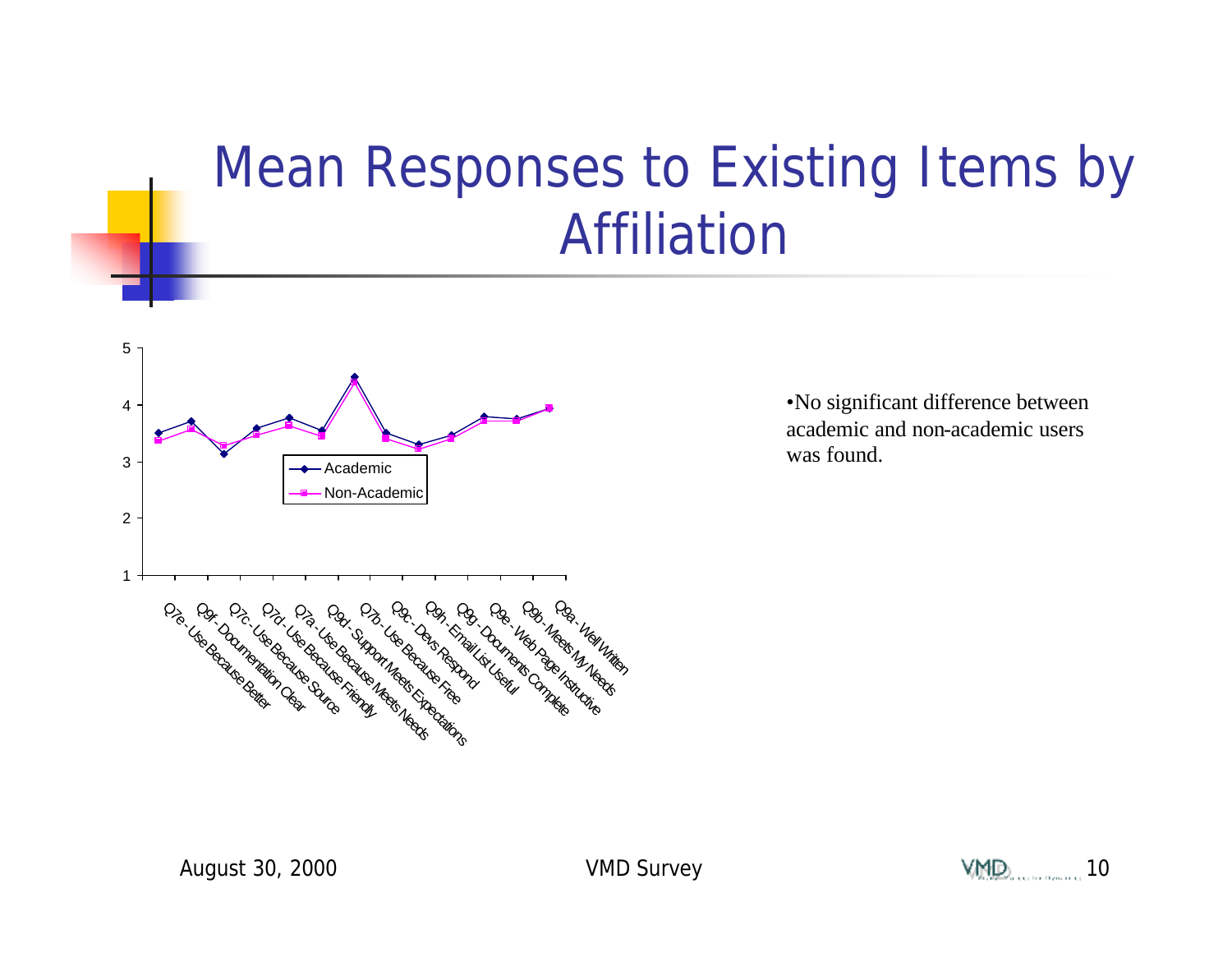#### Mean Responses to Planned Items by Affiliation

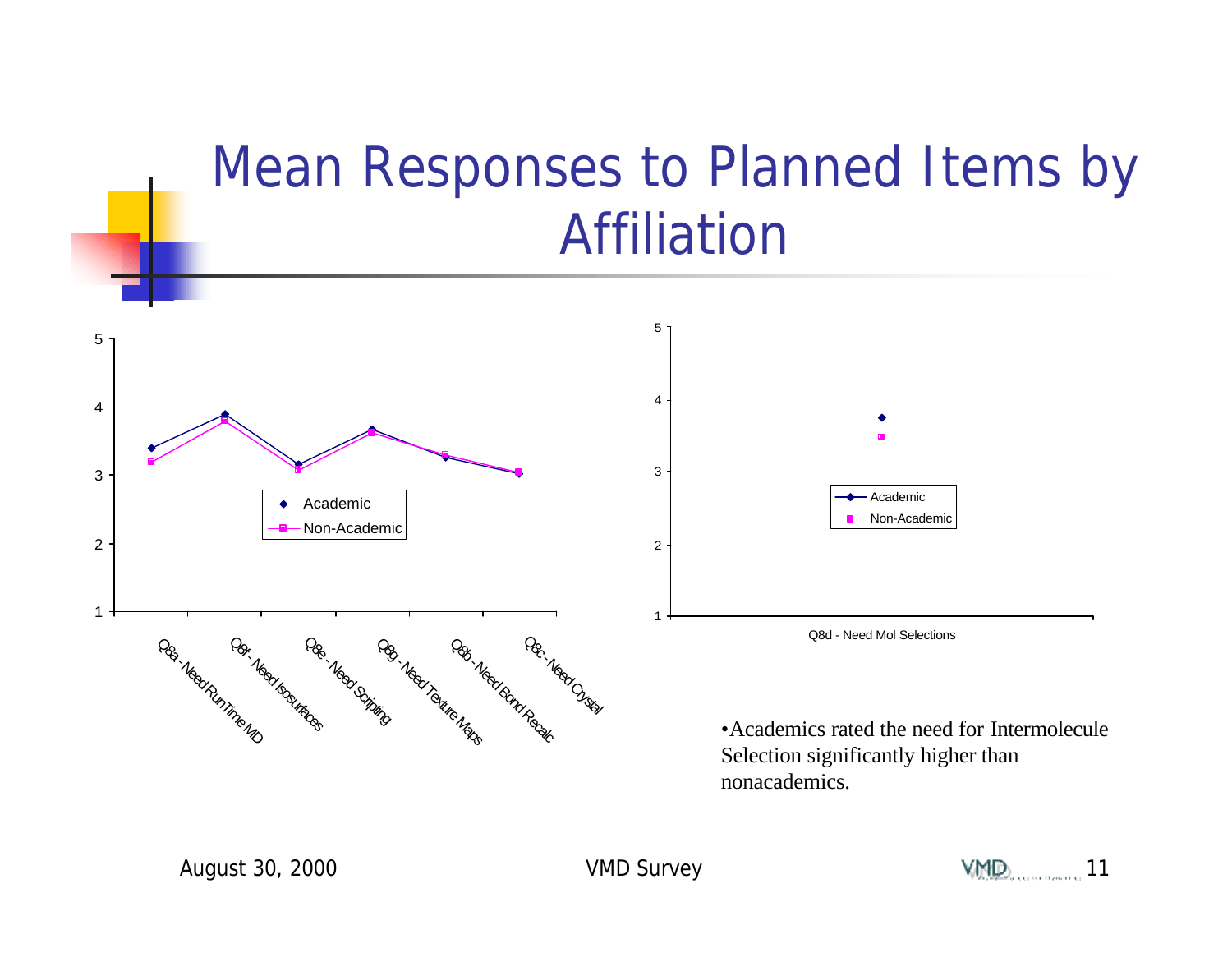#### Satisfaction by Funding Source



#### **Mean & Std Deviation Distribution**

|                      | Q3 - NIH Funded |     |
|----------------------|-----------------|-----|
| Q11 - Satisfied      | Nο              | Yes |
| Mean                 | 3.83            | 3.8 |
| <b>Std Deviation</b> | 81              |     |

#### **Frequency Distribution**

|                   | Q3 - NIH Funded |     |
|-------------------|-----------------|-----|
| Q11 - Satisfied   | <b>No</b>       | Yes |
| Strongly disagree | 10              |     |
| <b>Disagree</b>   | 26              | 3   |
| <b>Unsure</b>     | 141             | 30  |
| Agree             | 362             | 45  |
| Strongly agree    | 114             | 33  |
| Total             | 653             | 115 |

•NIH-funded and non-NIH funded users are nearly identical in their satisfaction with VMD with mean ratings of 3.87 and 3.83 respectively.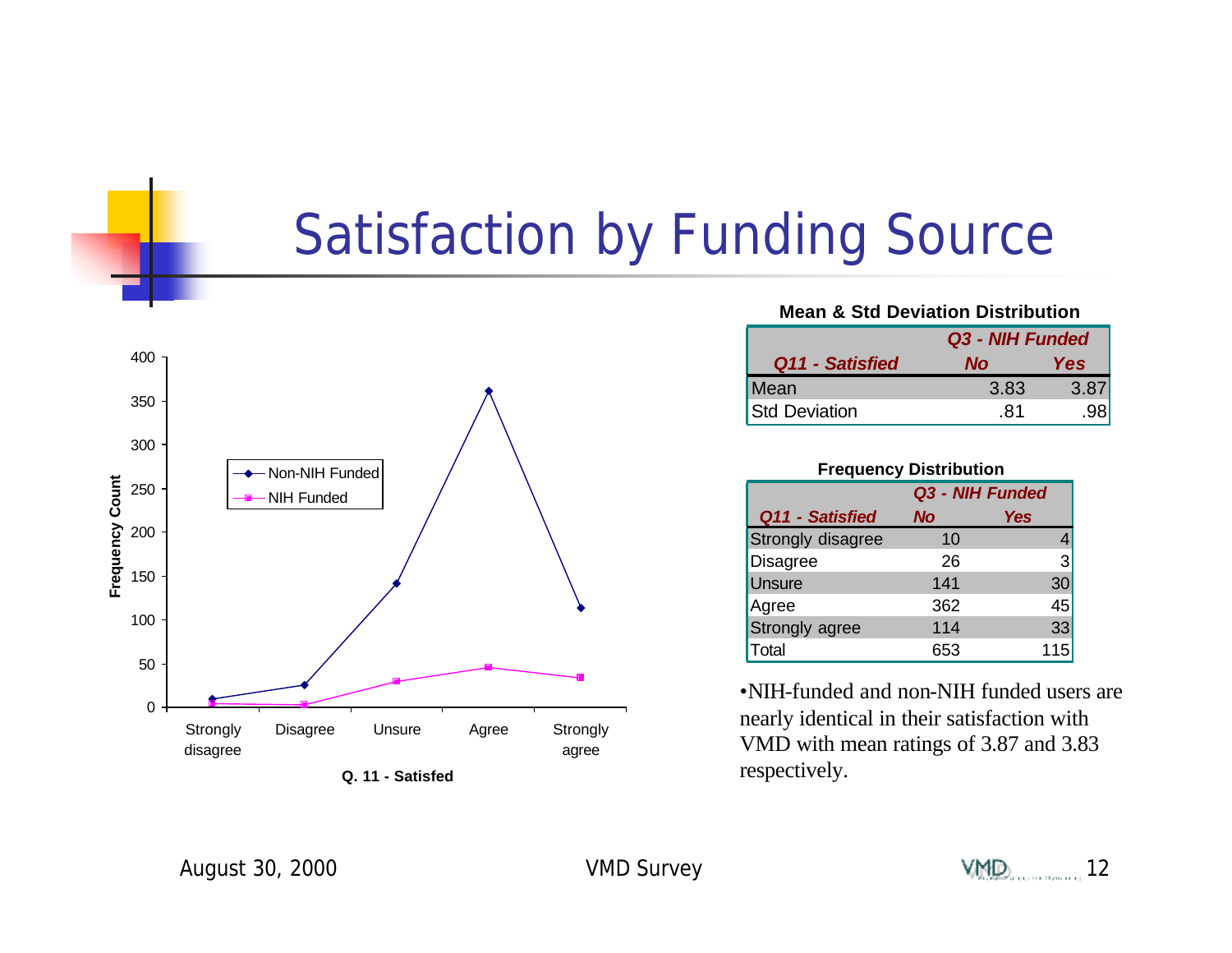### Mean Responses to Existing Items by Funding Source



No significant difference was found between NIH-funded and non-NIH funded respondents.

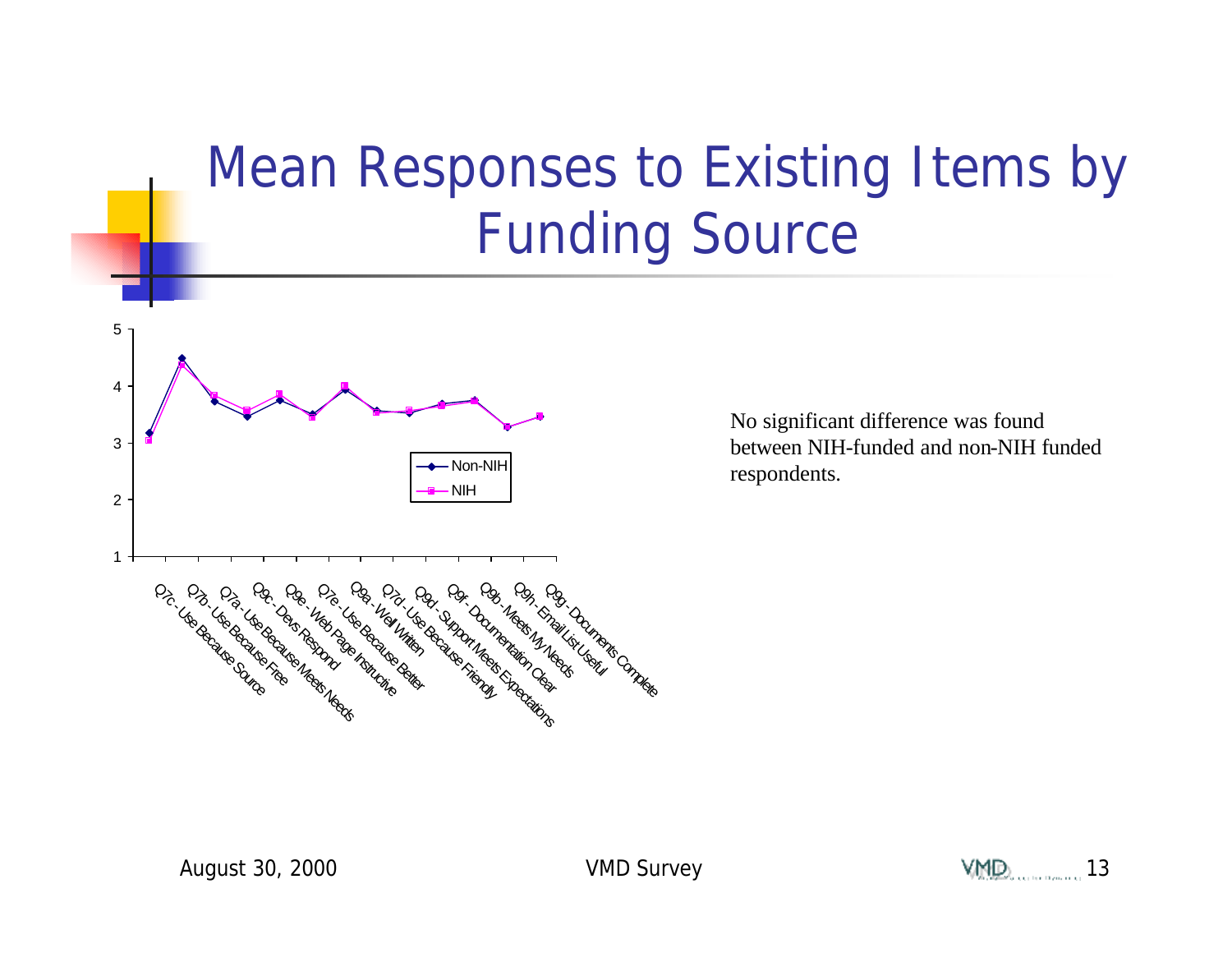### Mean Responses to Planned Items by Funding Source



No significant difference was found between NIH-funded and non-NIH funded respondents.

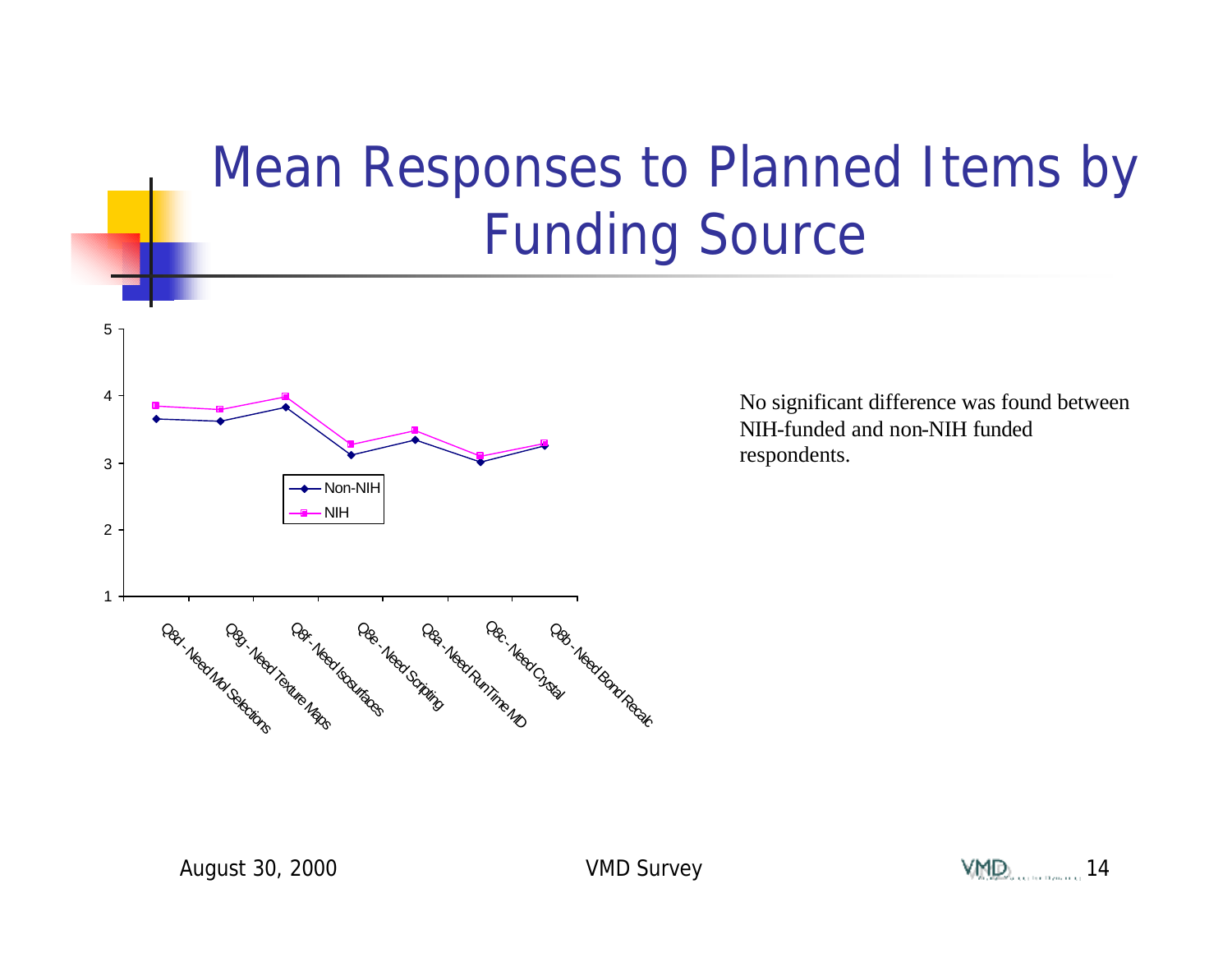## Correlations of Existing Items with Satisfaction

| <b>Evaluation Question</b>               | <b>Correlations</b> |
|------------------------------------------|---------------------|
| Q9b - Meets My Needs (N=785)             | .643                |
| Q9a - Well Written (N=781)               | .600                |
| Q7a - Use Because Meets Needs (N=793)    | .578                |
| Q7d - Use Because Friendly (N=794)       | .486                |
| Q9d - Support Meets Expectations (N=696) | .460                |
| Q7e - Use Because Better (N=789)         | .437                |
| Q9e - Web Page Instructive (N=749)       | .420                |
| Q9f - Documentation Clear (N=759)        | .419                |
| Q9g - Documents Complete (N=741)         | .389                |
| Q9c - Devs Respond (N=688)               | .359                |
| Q9h - Email List Useful (N=670)          | .279                |
| Q7b - Use Because Free (N=800)           | .188                |

•All ratings of existing items have a significant Pearson's correlation with satisfaction: the higher the ratings, the higher the satisfaction.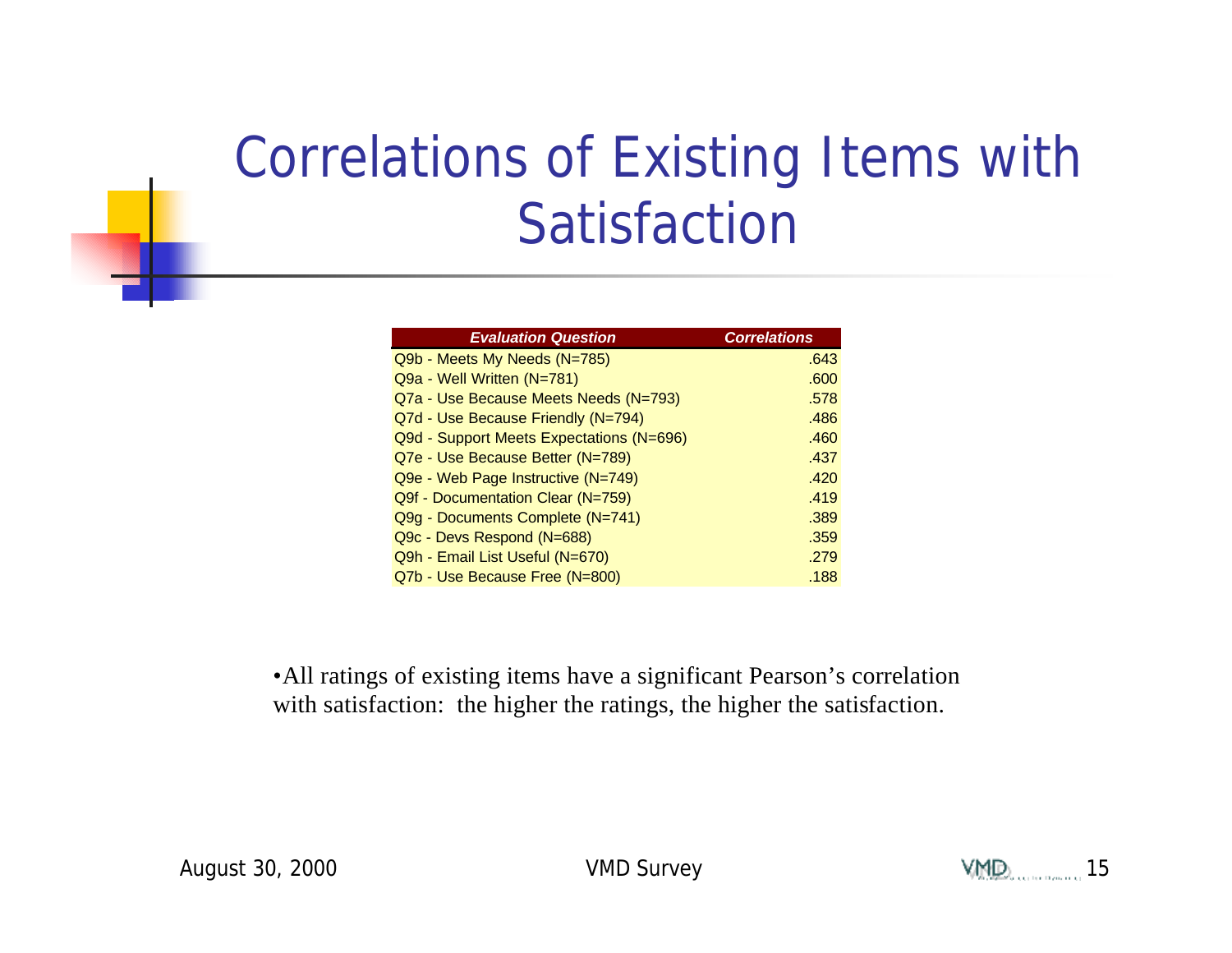## Summary of Findings

- 1. The overall rating of VMD is high. Existing features are rated higher than planned features. Responses to existing items indicate higher agreement among the respondents than responses to planned items.
- 2. General satisfaction is high.
- 3. Academic and non-academic respondents rate existing and planned features similarly, and are equally satisfied with VMD.
- 4. NIH-funded and non-NIH funded respondents rate existing and planned features similarly, and are equally satisfied with VMD.
- 5. The responses to all existing features are significantly associated with overall satisfaction: the higher the rating the higher the satisfaction.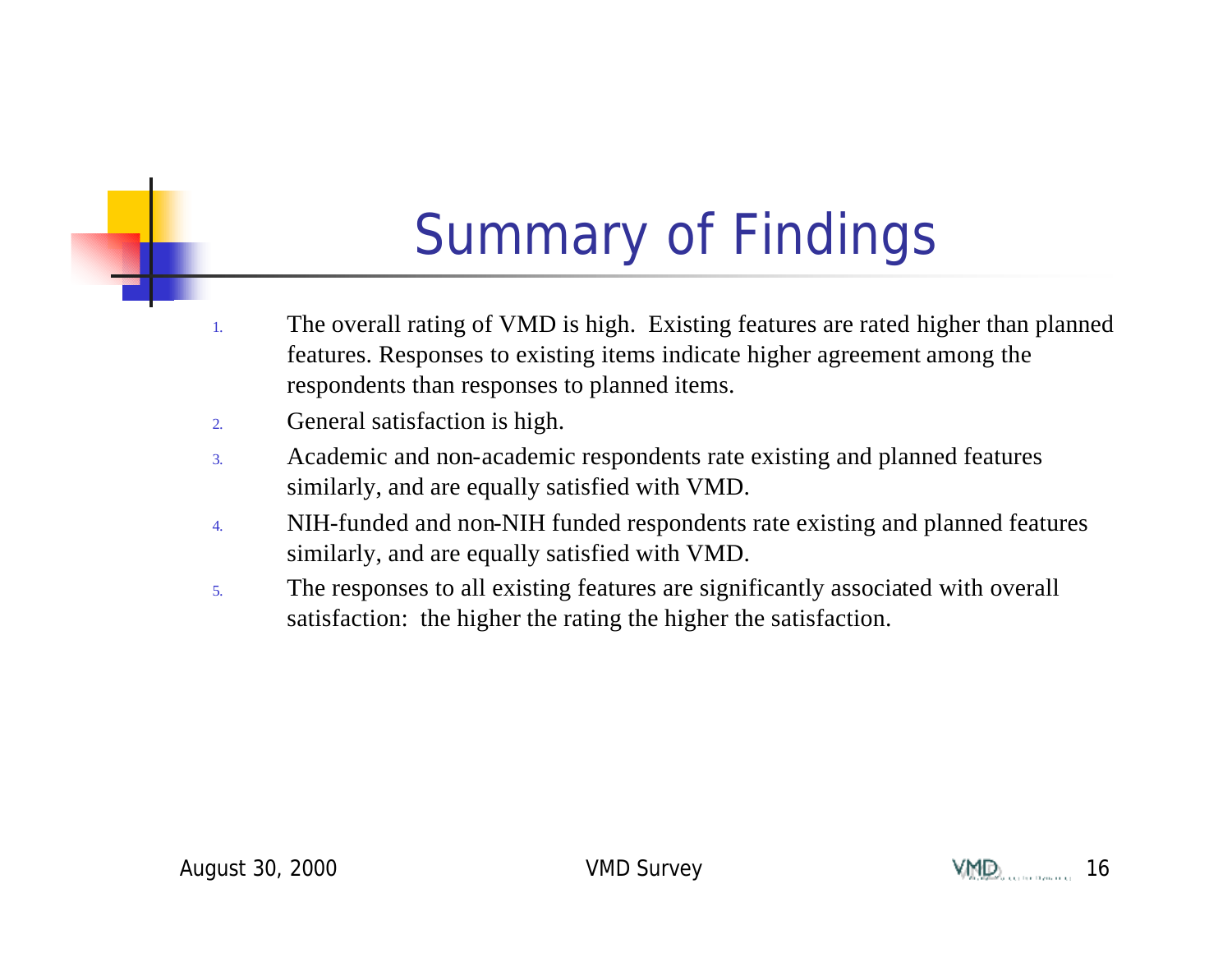

#### Other analyses

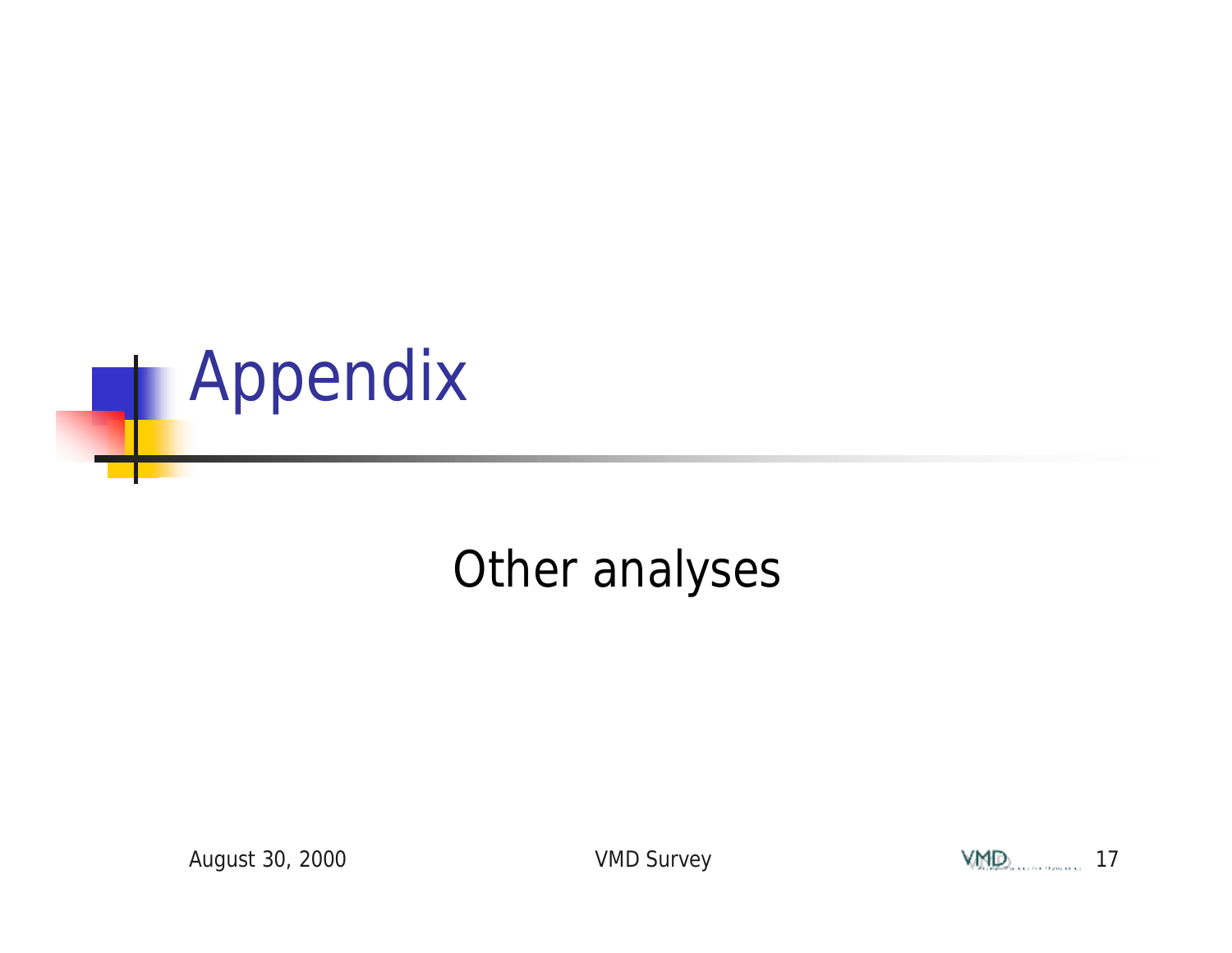2-Way Analysis of Variance (ANOVA): Affiliation x Funding

- **n** Documentation
	- <sup>n</sup> No significant interaction between Affiliation x Funding was found in rating of Documentation (Q's 9a, 9e, 9f, 9g)
- $\blacksquare$  Support
	- <sup>n</sup> No significant interaction between Affiliation x Funding was found in rating of Support (Q's 9b, 9c, 9d, 9h)
- **n** Satisfaction
	- <sup>n</sup> No significant interaction between Affiliation x Funding was found in ratings of Satisfaction (Q. 11)